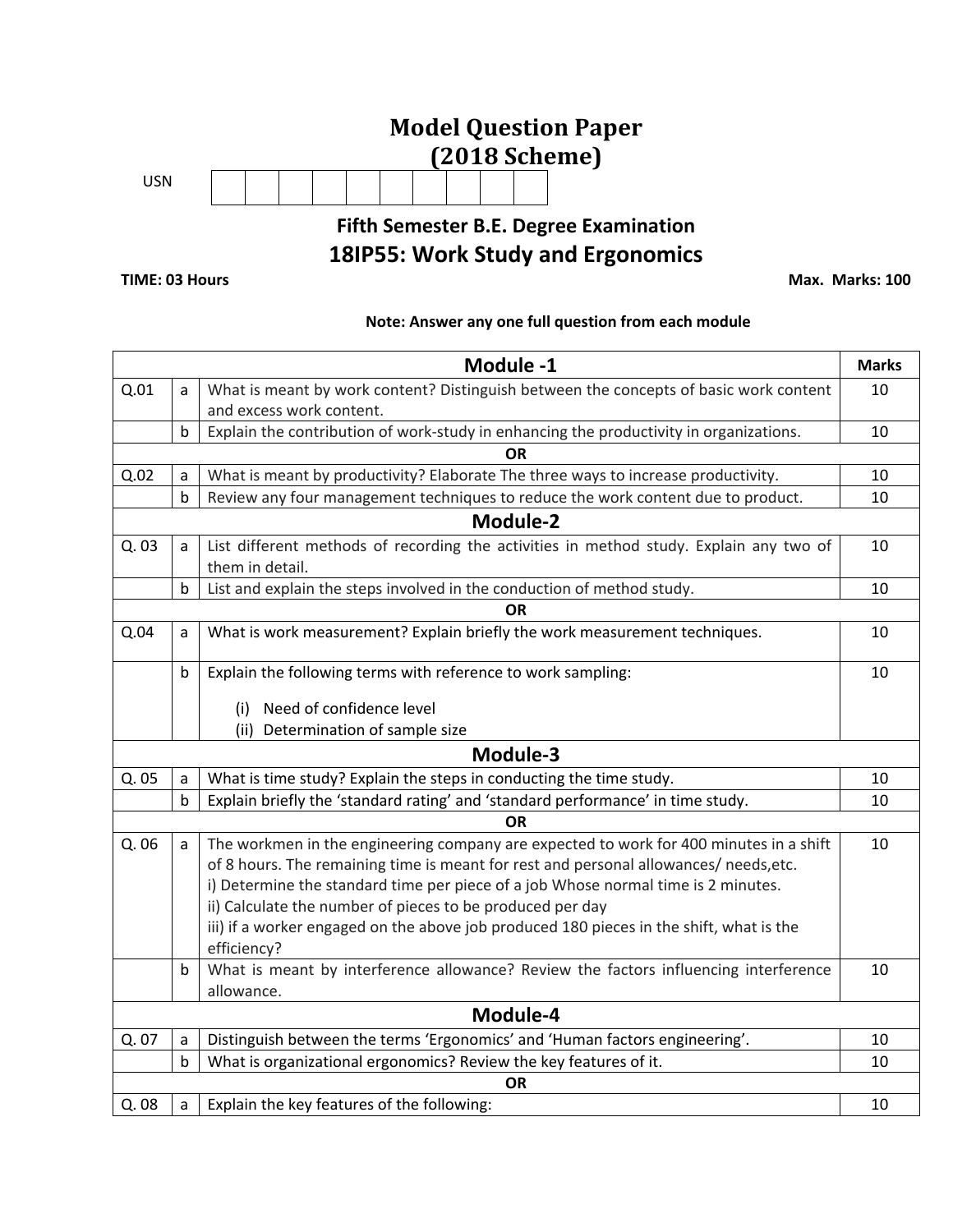|       |                                                                                            | Cognitive ergonomics<br>i)                                                               |    |  |  |  |  |
|-------|--------------------------------------------------------------------------------------------|------------------------------------------------------------------------------------------|----|--|--|--|--|
|       |                                                                                            | ii)<br>Environmental ergonomics.                                                         |    |  |  |  |  |
|       | $\mathbf b$                                                                                | Evaluate the influence of the following characteristics of environment on human element  |    |  |  |  |  |
|       |                                                                                            | in work system:                                                                          |    |  |  |  |  |
|       |                                                                                            | Climate                                                                                  |    |  |  |  |  |
|       |                                                                                            | ii) Light                                                                                |    |  |  |  |  |
|       |                                                                                            | Module-5                                                                                 |    |  |  |  |  |
| Q. 09 | What is the objective of quantitative displays? Explain the two types of conventional<br>a |                                                                                          |    |  |  |  |  |
|       |                                                                                            | quantitative displays.                                                                   |    |  |  |  |  |
|       | $\mathbf b$                                                                                | Explain the four types of human functions (tasks), involved in the reception of auditory |    |  |  |  |  |
|       |                                                                                            | signals.                                                                                 |    |  |  |  |  |
|       |                                                                                            | OR.                                                                                      |    |  |  |  |  |
| Q.10  | a                                                                                          | Distinguish between the qualitative and quantitative displays in a typical Man Machine   | 10 |  |  |  |  |
|       |                                                                                            | interaction system.                                                                      |    |  |  |  |  |
|       | b                                                                                          | Illustrate typical Man-Machine interaction cycle. Explain the key interactions in cycle  | 10 |  |  |  |  |
|       |                                                                                            | with examples.                                                                           |    |  |  |  |  |

## **Model Question Paper (2018 Scheme)** USN **Fifth Semester B.E. Degree Examination 18IP55: Work Study and Ergonomics**

**TIME: 03 Hours Max. Marks: 100** 

### **Note: Answer any one full question from each module**

|           |                                                                                          | Module -1                                                                                                                            | <b>Marks</b> |  |  |
|-----------|------------------------------------------------------------------------------------------|--------------------------------------------------------------------------------------------------------------------------------------|--------------|--|--|
| Q.01      | Define productivity. Explain briefly material productivity and labour productivity.<br>a |                                                                                                                                      |              |  |  |
|           | List and briefly discuss the factors which affect the productivity.<br>$\mathbf b$       |                                                                                                                                      |              |  |  |
| <b>OR</b> |                                                                                          |                                                                                                                                      |              |  |  |
| Q.02      | a                                                                                        | Define work study, method study, and work measurement. Illustrate the relationship<br>amongst them with a neat diagram.              | 10           |  |  |
|           | $\mathbf b$                                                                              | 'Total work content is given as a sum of basic work content' and 'excess time'. Explain the<br>factors leading to the "excess time". | 10           |  |  |
|           |                                                                                          | Module-2                                                                                                                             |              |  |  |
| Q.03      | a                                                                                        | List and explain the factors that are to be taken while conducting method study.                                                     | 10           |  |  |
|           | $\mathbf b$                                                                              | Write a brief note on the following:                                                                                                 | 10           |  |  |
|           |                                                                                          | i) Flow process chart                                                                                                                |              |  |  |
|           |                                                                                          | ii) Multiple activity charts.                                                                                                        |              |  |  |
|           |                                                                                          | <b>OR</b>                                                                                                                            |              |  |  |
| Q.04      | a                                                                                        | What is a Travel chart? Explain with an example and neat sketch, how is a Travel chat                                                | 10           |  |  |
|           |                                                                                          | different from String diagram?                                                                                                       |              |  |  |